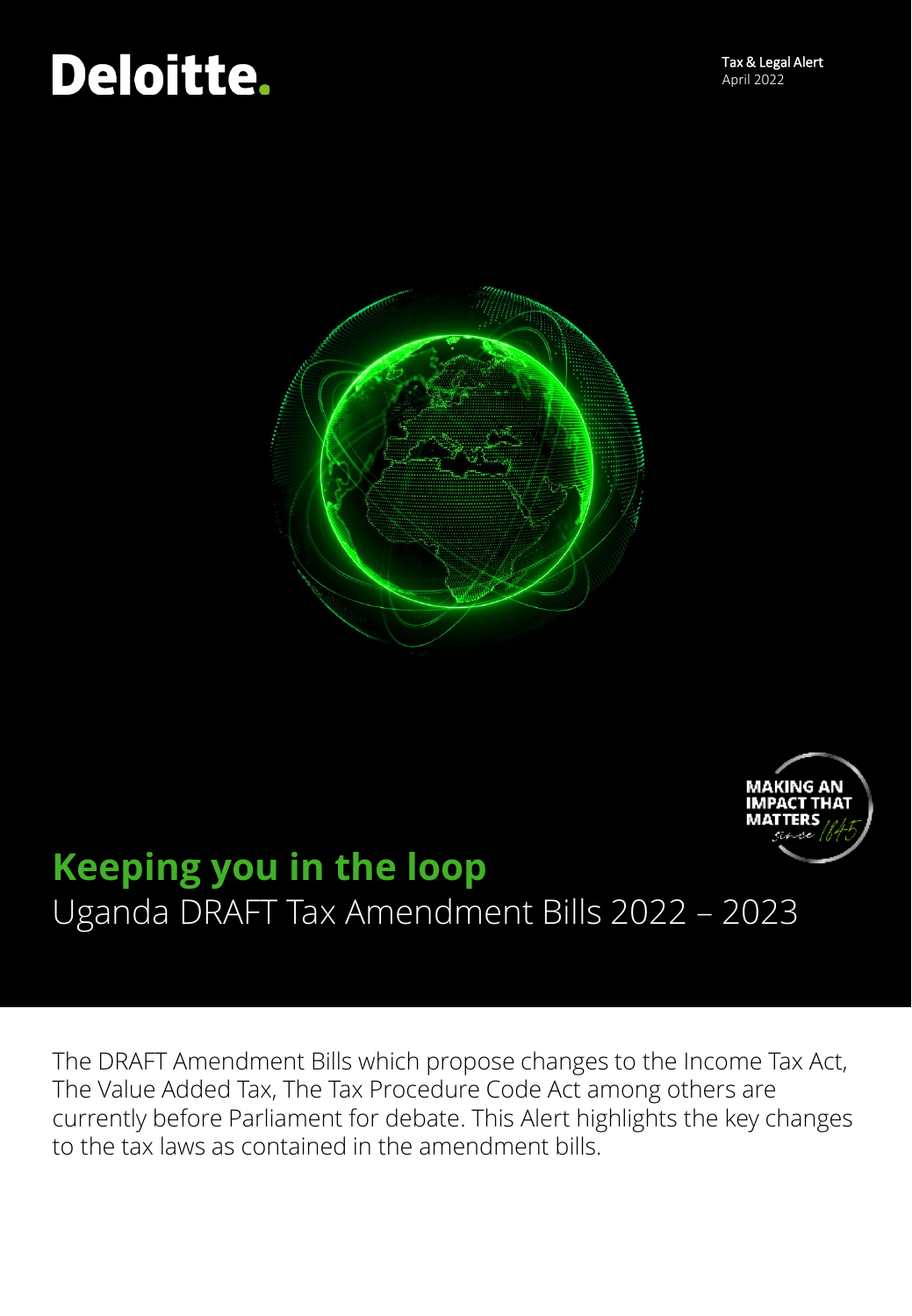## Income Tax (Corporate tax, PAYE, WHT)

#### Interpretation

- Redefinition of "beneficial owner" to mean a natural person who ultimately owns or controls a customer or the natural person on whose behalf a transaction is conducted, including a person who exercises ultimate control over a legal person or arrangement.
- Introduction of the definition of "legal person" to include a natural person who either directly or indirectly has at least 10% shareholding or voting rights, a natural person exercising control of the legal person through other means including personal or financial superiority; or a natural person who has power to make or influence a decision of the legal person.
- Inclusion of "research institutions / organisations" whose object is not for profit under exempt organisations

#### Rental income

- Deductible expenses and losses allowable to taxpayers earning rental income shall be capped to 50% of their rental income in that year of income. Any excess shall be carried forward to the subsequent year;
- Repeal of the deduction of interest expense incurred on a mortgage from financial institutions and applied towards the acquisition or construction of premises from which rental income was generated. This is currently an allowable deduction for individuals;
- Change in computation of rental tax for individuals from 30% on chargeable income to 12% on gross rental income.

#### Income tax exemption

- Extension of income tax exemption for the Bujagali Hydro Power Project from 30th June 2022 to 30th June 2027;
- Exemption from income tax the income of manufacturers making new or additional investment meeting the minimum investment thresholds of USD 35 million (foreigner) and USD 5 million (citizen), sources at least 50% of their raw materials locally and employs at least 100 citizens, operating in or outside industrial parks and free zones over a minimum period of 10 years; and
- Exemption from income tax for a hospital facility developer with an aggregate capital investment of at least USD 5 million over a minimum period of 10 years.
- Guidance for base period in formula for computing value of investment to be considered for tax incentives

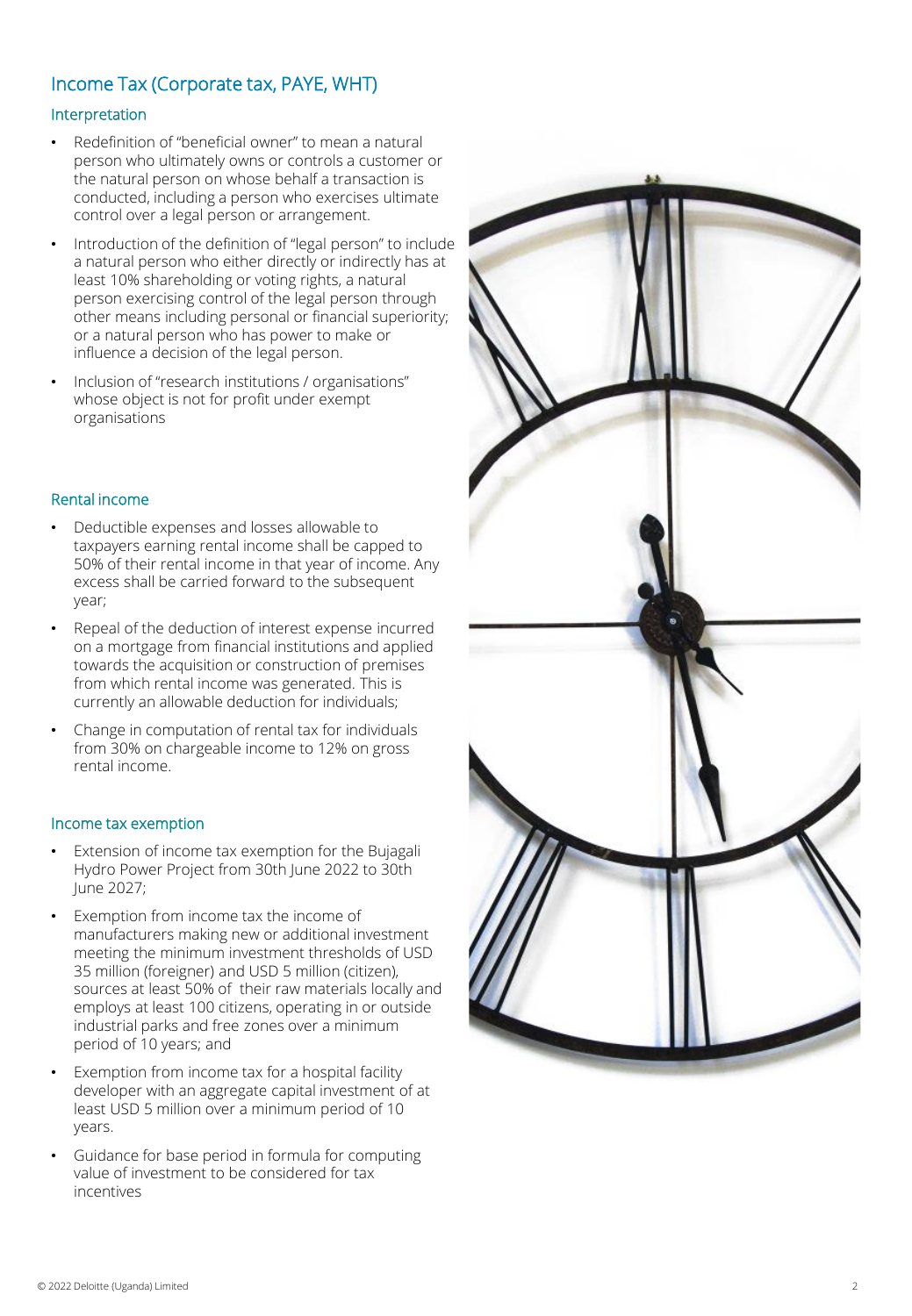#### Ugandan-source services contract

• Income derived from the carriage of passengers, or cargo or mail not embarked in Uganda does not amount to income derived from Ugandan-source service contract

#### Definition of the "business asset" for purposes of WHT

- A business asset is defined to mean land, the whole or any part of it which is held for use in any business except land held as a trading stock.
- Exemption from 6% WHT on sale of business asset for compliant taxpayers

#### Mining and petroleum industry

- The due date of payment of mining or petroleum revenue and other taxes has been changed from seven days after the due date of filing returns to the actual due date of filing the returns.
- Amortisation of an intangible asset at a rate of 100% if the cost of acquiring it is treated as a petroleum exploration expenditure; and
- Penal tax of at least USD 50,000 but not exceeding USD 500,000 to be paid by a licensee who fails to furnish a return or to provide any other document within the prescribed timeline.

#### Extension of list of listed institutions

• International Development Law Organisation (IDLO) and Foreign, Commonwealth and Development Office (FCDO) (formerly Department for International Development (DFID)) have both been added to institutions whose income is exempt from tax as listed under the First Schedule to the Income Tax Act.

## Value Added Tax ("VAT")

- Amendment to the definition of an exempt imported service to exclude imported services supplied as part of the provision of an exempt supply in Uganda
- Addition of taxpayers to the listed entities that enjoy certain tax benefits under the First Schedule i.e.
- − International Development Law Organization
- − Foreign Commonwealth and Development Office (formerly Department for International Development)
- Addition of exempt supplies to the Second Schedule e.g.
- − Oxygen cylinders or oxygen for medical use;
- The supply of assistive devices for persons with disability
- the supply of airport user services charge by Civil Aviation Authority;
- Revocation of exemption from certain supplies previously in the Second Schedule e.g.
- The supply of menstrual cups
- Supply of cotton seed cake
- Introduction of a broader definition of the "supply of educational materials" under the Second Schedule to include those materials manufactured from within the EAC that enjoy zero-rated tax benefit
- Zero rating the supplies of menstrual cups, sanitary towels, tampons and inputs for their manufacture

## Excise Duty

- Introduction of the definitions of "fruit juice", "undenatured spirits", and "vegetable juice" as technical terms under Section 2
- Revision of excise duty rates and charges on items like locally produced alcoholic and non-alcoholic beverages ranging from 12% to 100% or Ushs 2,500 per liter whichever is higher
- Inclusion of incoming international calls from Tanzania among the exempted calls on which no duty is charged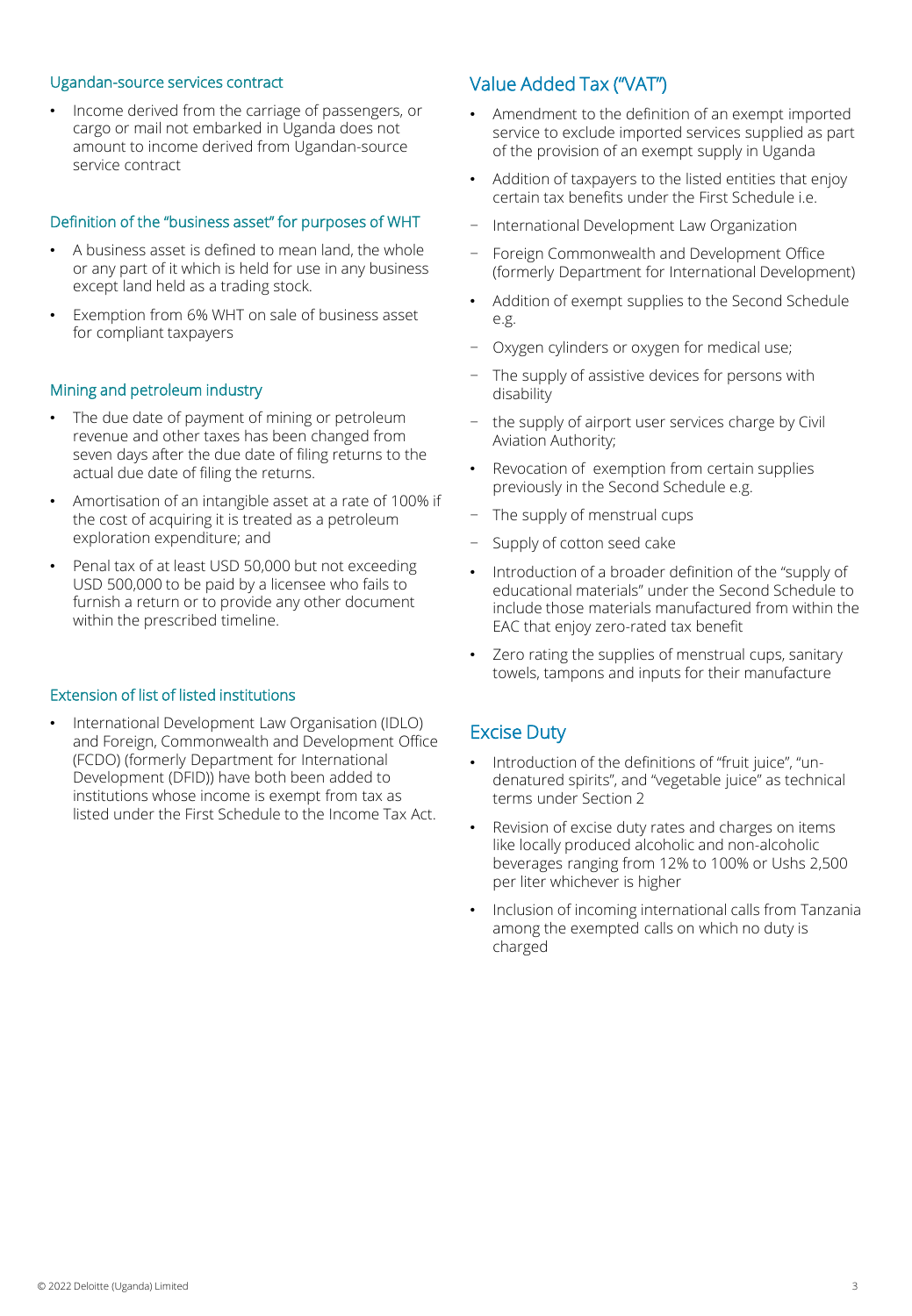## Tax Procedures Code

- Change of the effective date of expiry of all tax agents' registration to 31st December every calendar year irrespective of their registration commencement date
- Extension of the penalty of Ushs 50 million or double the tax due (whichever is higher) to taxpayers who fail to activate a tax stamp on locally manufactured or imported goods as prescribed by the Minister
- Temporary closure of businesses that do not comply with the requirements of electronic receipting and invoicing or tax stamps
- Requirement for disclosure of information by persons engaged in the construction or extractive industry and introduction of a penalty of Ushs 20 million for failure to comply
- Introduction of penalties for offences relating to misuse of tax stamps for locally manufactured or imported goods as may be prescribed by the Minister
- Introduction of penalties for offences relating to misuse of the electronic receipting and invoicing system
- Introduction of penalties for breaching automatic exchange of information laws
- Introduction of rewards to informers whose information leads to the collection or recovery of tax

### Uganda Revenue Authority (URA)

• Granting the Minister of Finance Planning and Economic Development authority by statutory instrument to amend the Second Schedule of the URA Act

## Stamp Duty

- Removal of stamp duty on the execution of agreements relating to deposits of title-deeds and pawn pledges
- Removal of stamp duty on the execution of instruments relating to security bonds or mortgage deeds
- Imposition of stamp duty on instruments executed in relation to Trusts concerning any property made by any writing including a transfer from a holder of letters of administration or Probate orders to a beneficiary
- Reduction of the minimum investment capital thresholds from USD 50 million to USD 35 million for manufacturers to qualify for stamp duty exemption on instruments executed under strategic investment projects

## Tax Appeals Tribunal Act (TAT)

increase in the number of other Tax Appeals Tribunal members from four to eight, in addition to the chairperson